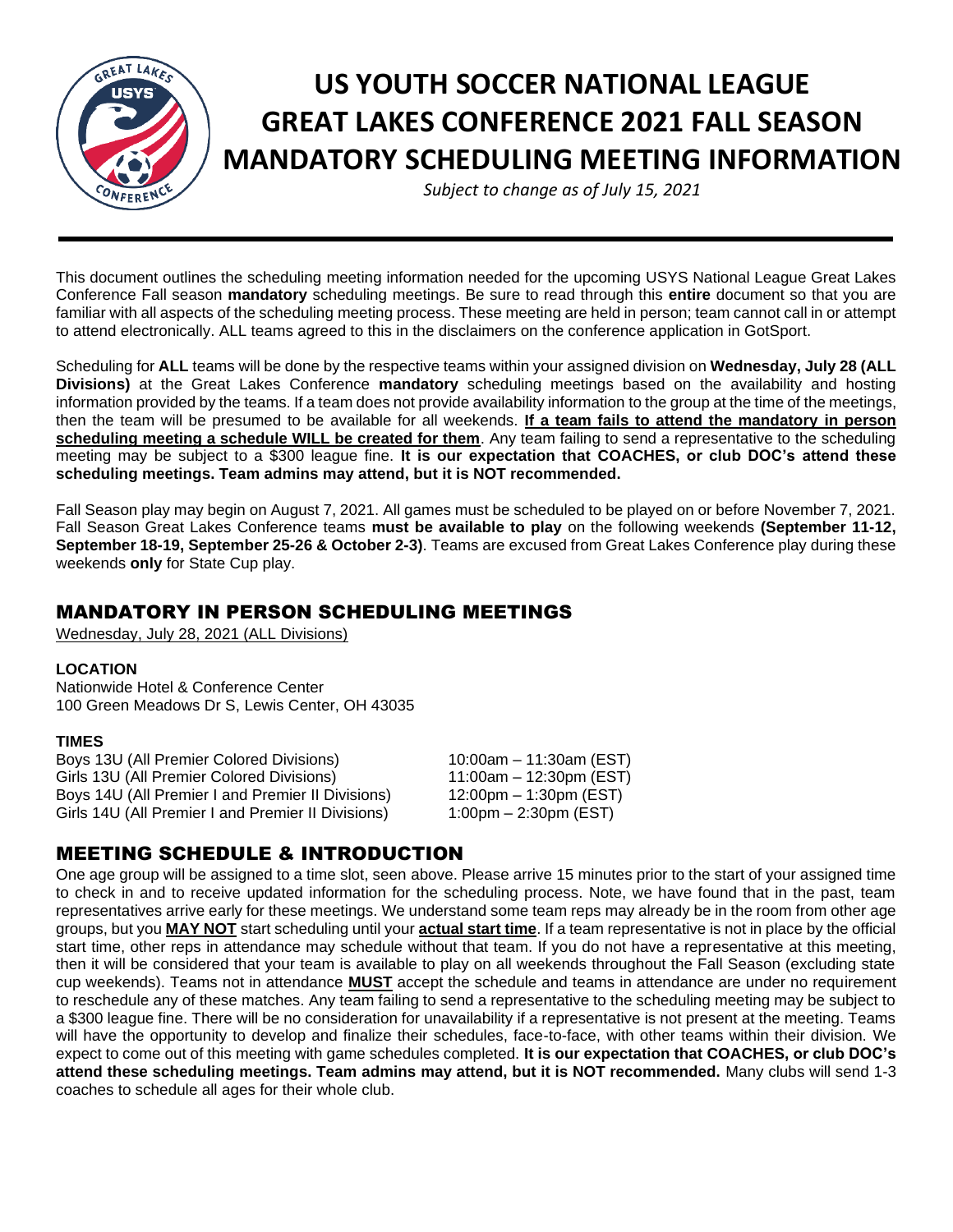## GENERAL SCHEDULING INFORMATION

Conference schedules will be overseen by the League Manager, who will have sole discretion in the manner by which game schedules are developed. Teams participating in the Great Lakes Conference must be available to play on the published conference dates. By submitting your team application, your team is committing to attend this meeting and play on the published dates for the conference. The fall season begins on August 7 and games must be complete on or before November 7.

#### **OVERVIEW**

The Great Lakes Conference provides the opportunity for teams to schedule all games in a division in accordance with Great Lakes Conference Operating Procedures (COP's). All teams in a division must agree to the entire schedule. Availability of fields at Great Lakes Conference hosted sites is limited and will be provided to teams on a first completely approved scheduled, first served basis at the mandatory scheduling meeting. At the start of the mandatory scheduling meeting, a Division Scheduling Coordinator (DSC) will be assigned to each division by the group. The DSC will be responsible for completing the master sheet, having all teams sign and handing it to the scheduling staff to make copies to distribute to each team.

Time conflicts will occur for those coaches that coach multiple teams on Great Lakes Conference hosted weekends. The league is under no obligation to assist these coaches with their conflicts.

Once schedules are developed at the meeting, schedule changes are permitted only in accordance with Conference Scheduling Procedures. Please ensure that you understand these reschedule procures as it will save your team a lot of potential difficulties down the line.

#### LOCATION OF GAMES – HOSTING

There are three (3) categories for hosting Great Lakes Conference games:

**Conference Hosted Weekends:** The Great Lakes Conference hosts games at a multiple field location. There will be additional costs to the teams for playing matches at Conference hosted weekend sites, to cover the additional fees required for facility costs and safely staffing these events.

**One-Off Hosting:** A team hosts a one-off game between itself and another team from within its division. Host bears all costs for hosting or if teams agree at the time of scheduling, the teams may share costs (usually for games played at a neutral location). Split costs must be agreed at the time of scheduling, otherwise host bears all costs.

**Club Hosting:** A team hosts a number of teams over a weekend amongst teams from within its division. Host team bears all costs for hosting or if the teams agree at the time of scheduling, the teams may share costs (usually for games played at a neutral location). Split costs must be agreed at the time of scheduling. **If any games are later moved off a club hosted weekend, you MUST notify the host club and change the host designation. Referee Assignors must be notified immediately.**

#### CONFERENCE HOSTED WEEKEND

The Conference hosted weekend will take place on the following weekend:

Fall Season 2021 September 25-26 Westfield, IN Up to 20 fields (turf and grass) \$200 per team (3rd match an extra \$100)\*

\*Denotes a Stay to Play weekend. We are required to use the housing companies in order to use these state-of-the-art facilities on this weekend. Housing information will be posted on the conference website after the scheduling meetings have been completed.

Please note that for all event weekends the per team fee covers 1 or 2 matches. If teams choose to only play in one match this fee cannot be prorated. For 3rd match fee details please see above. The fee's associated with these event weekends are to cover additional facility fees, staffing, medical coverage, event equipment etc. These event fees are in addition to your conference registration fee. ANY team that withdraws from a conference hosted event after the scheduled dates (not times) have been posted MUST still pay the event fee for that specific event.

**Clubs in Indianapolis will NOT be allowed to host club hosted events or one-offs in the Indianapolis area on the same weekends as our conference hosted event weekends at Grand Park.** If clubs attempt to schedule game to coincide with these weekends, they will not be accepted by the league. This is due to the size of the events at Grand Park and our local assignor's inability to cover additional games. This is not only requirement of the league, but also Indiana Soccer.